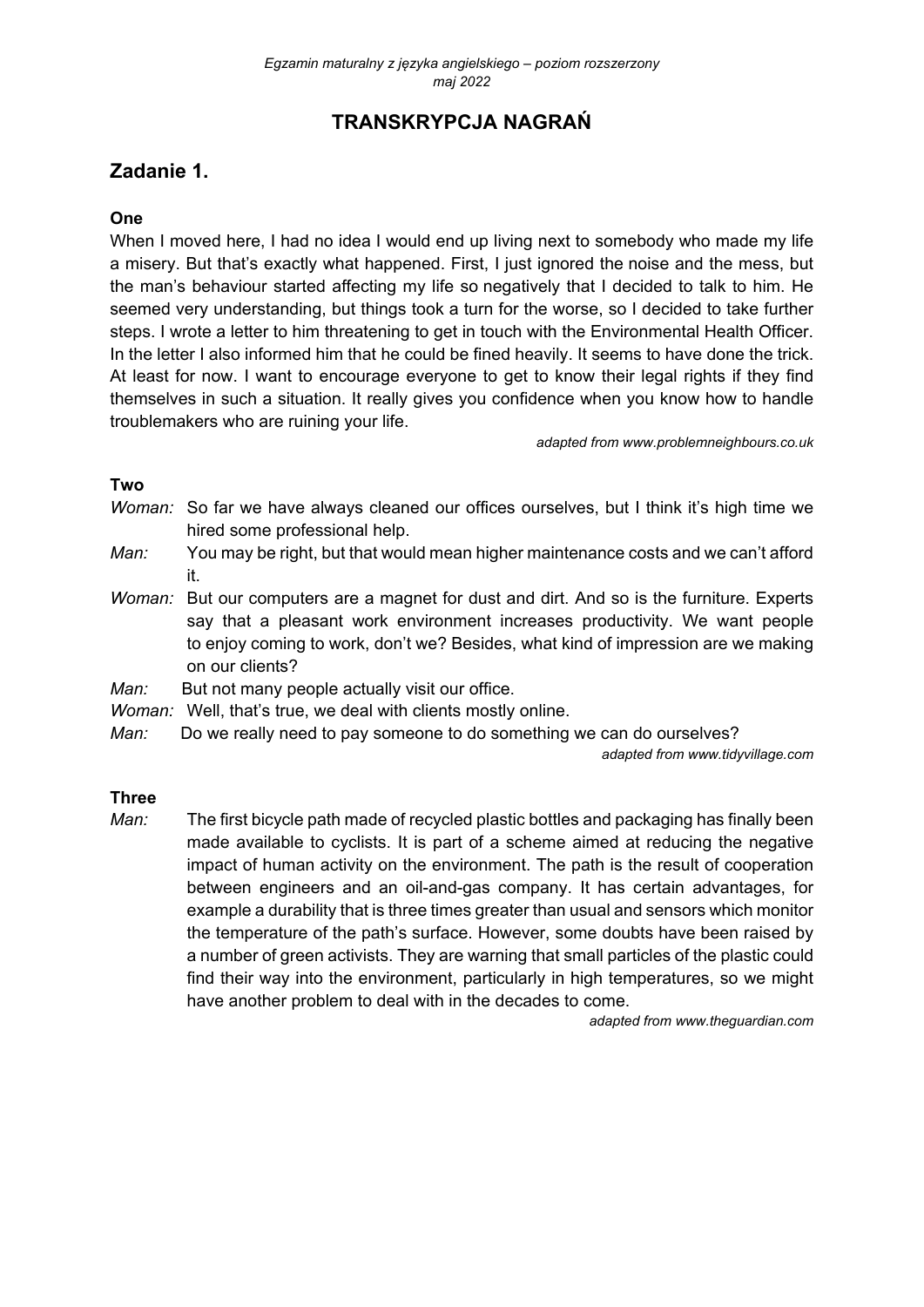# **Zadanie 2.**

### **One**

Something terrible happened to me while I was in Florence. I was robbed, or rather my bank account was. I wasn't aware that someone had installed skimmers that copy card numbers and PINs at a cash machine in the area and that's how they cleaned out my account. I was shocked because I had taken all the precautions, including inspecting the card reader and covering the keypad. Moreover, the cash machine was inside a bank, so I felt it was secure. After finding out what had happened, I went on social media and websites for travellers to warn everybody.

*adapted from www.tripadvisor.com* 

#### **Two**

While on holiday, my husband and I went to a supermarket. When my husband tried to use his card to pay, the checkout assistant said it had been declined. After she tried three times, I ran out to the car to get my card. When it was declined as well, the checkout assistant remarked that we probably had no money in our account. It made me feel so embarrassed, especially as there was a big queue behind us. People must have thought we were fraudsters. I was also afraid somebody had stolen all the money from our account! Fortunately, back at the hotel we learnt from the media that there had been a serious nationwide problem with our bank's system.

*adapted from www.theguardian.com* 

### **Three**

One day, after returning home, I realised I had lost my wallet. My debit card was inside, so I was worried that someone might be able to use it! I was about to call my bank to cancel the card when I saw a car pulling in. The driver got out and headed towards my door. To my surprise, it turned out he had my wallet and had come to return it. I was so overjoyed that I didn't even thank him! So I posted a message on social media, hoping he might find it – after all, it's a small world… Still, when the emotions had worn off, I called the bank to check my balance, and the transactions made on my account. Although everything was fine, I had my card blocked, just in case.

*adapted from brainly.in* 

#### **Four**

I was just going to pay a museum admission fee when I realised that my card was missing. I immediately went to the local branch of my bank and had the card blocked. The clerk checked my account, and I discovered that a few unauthorised transactions had already been made with my card. The bank offered to print out a summary of the transactions so that I could take it to the police. Because the total amount that I'd lost was only 20 pounds, I decided not to bother. Then, all of a sudden, the bank transferred the money to my account. It was such an unexpected outcome.

*adapted from www.ozbargain.com.au*